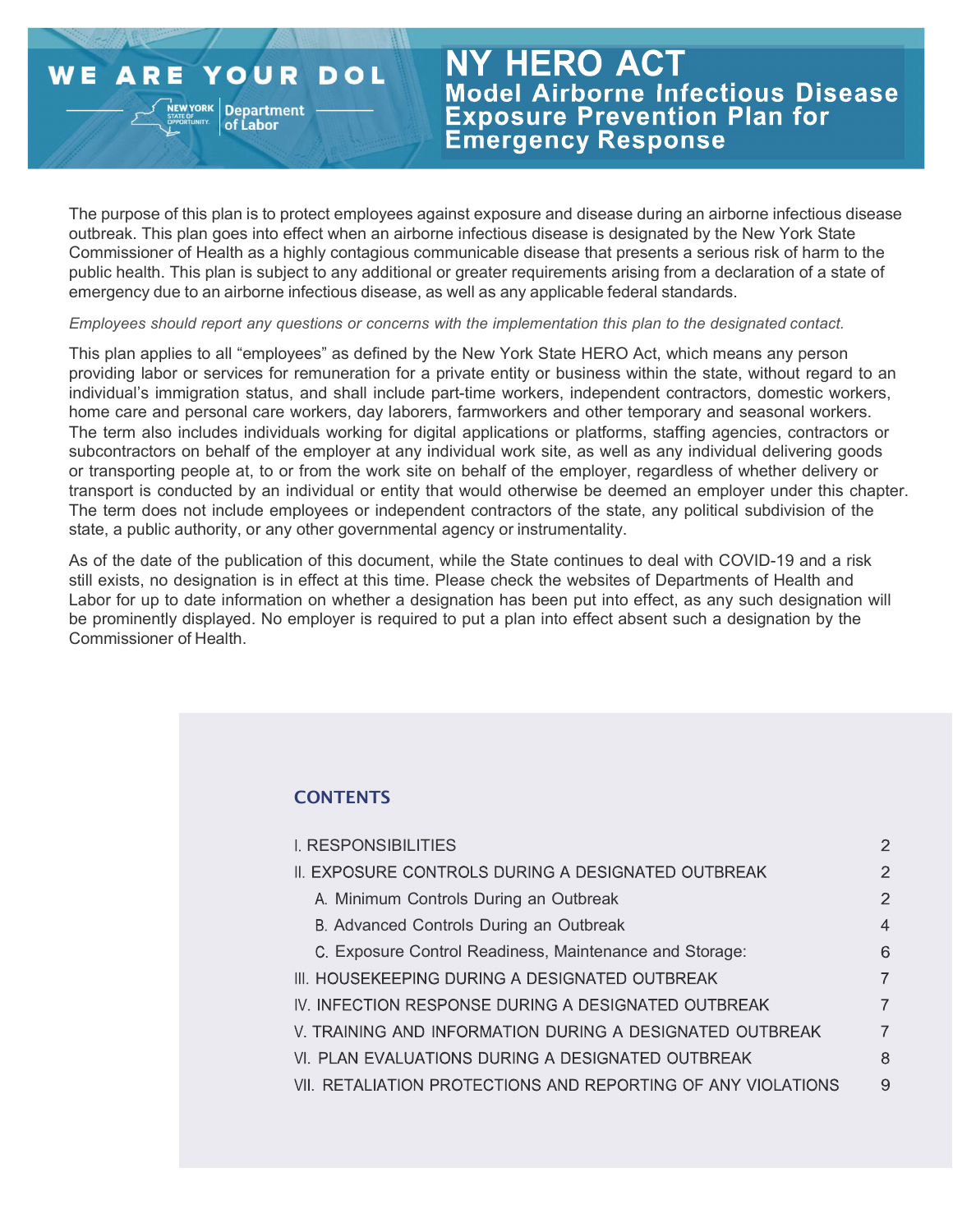## I. RESPONSIBILITIES

This plan applies to all employees of American Medical Response (AMR) , and [all]/ [the following work sites]:

All New York AMR employees who are not directly involved in care for or transport of patient(s) with possible or known COVID-19 infection. New York employees whose duties fall outside of scope of the Federal OSHA COVID Emergency Temporary Standard.

This plan requires commitment to ensure compliance with all plan elements aimed at preventing the spread of infectious disease. The following supervisory employee(s) are designated to enforce compliance with the plan. Additionally, these supervisory employees will act as the designated contacts unless otherwise noted in this plan:

New York AMR employees, managers and as well as nonmanagerial employees and their representatives are all responsible for supporting, complying with, and providing recommendations to further adhere to the New York State HERO Act.

Operations Managers within each Operation are designated to enforce compliance with the plan.

## **II. EXPOSURE CONTROLS DURING A DESIGNATED OUTBREAK**

#### A. MINIMUM CONTROLS DURING AN OUTBREAK

During an airborne infectious disease outbreak, the following minimum controls will be used in all areas of the worksite:

- 1. General Awareness: Individuals may not be aware that they have the infectious disease and can spread it to others. Employees should remember to:
	- Maintain physical distancing;
	- Exercise coughing/sneezing etiquette;
	- Wear face coverings, gloves, and personal protective equipment (PPE), as appropriate;
	- Individuals limit what they touch;
	- Stop social etiquette behaviors such as hugging and hand shaking, and
	- Wash hands properly and often.
- 2. "Stay at Home Policy": If an employee develops symptoms of the infectious disease, the employee should not be in the workplace. The employee should inform the designated contact and follow New York State Department of Health (NYSDOH)and Centers for Disease Control and Prevention (CDC) guidance regarding obtaining medical care and isolating.
- 3. Health Screening: Employees will be screened for symptoms of the infectious disease at the beginning of their shift. Employees are to self-monitor throughout their shift and report any new or emerging signs or symptoms of the infectious disease to the designated contact. An employee showing signs or symptoms of the infectious disease should be removed from the workplace and should contact a healthcare professional for instructions. The health screening elements will follow guidance from NYSDOH and CDC guidance, if available.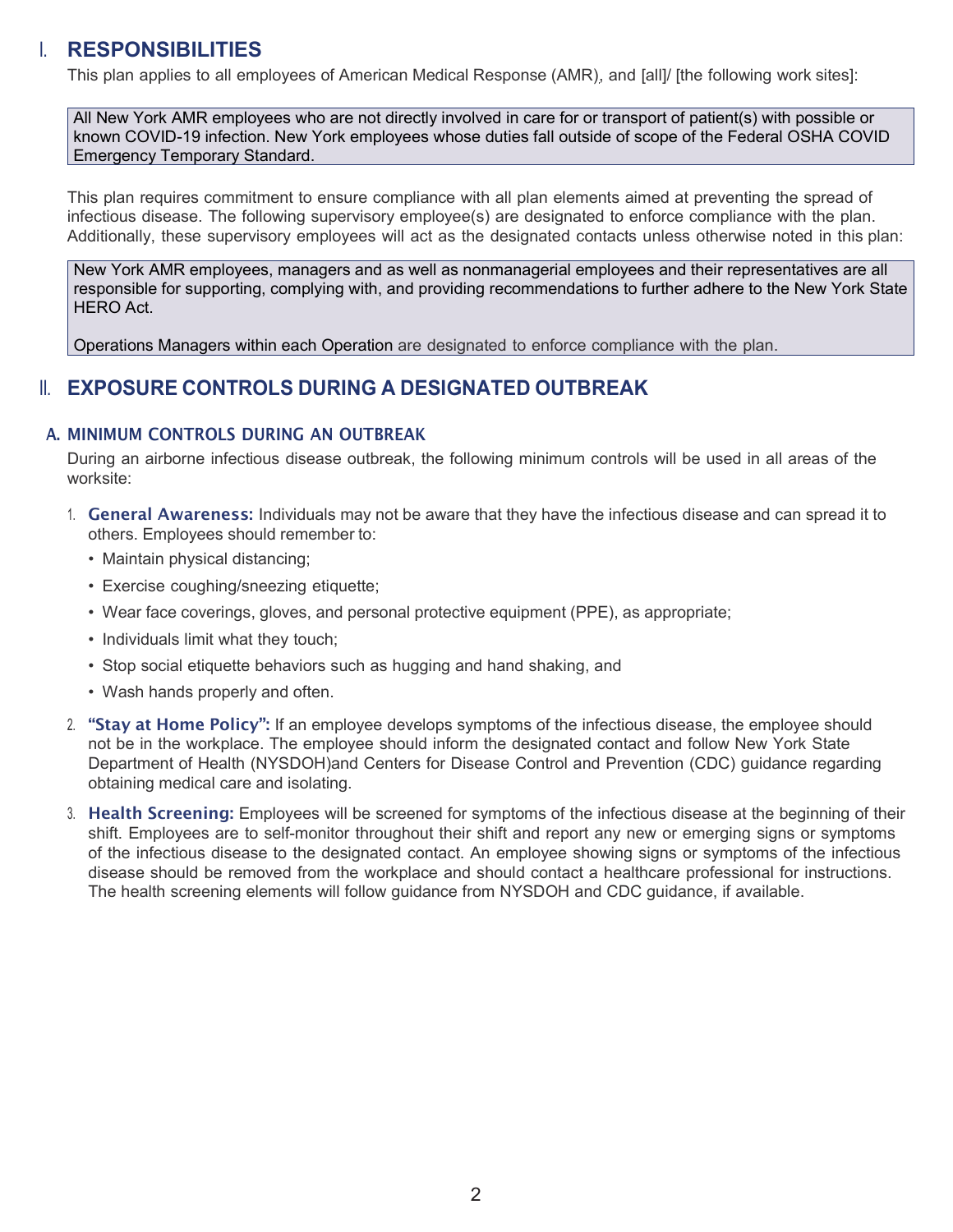- 4. Face Coverings: To protect your coworkers, employees will wear face coverings throughout the workday to the greatest extent possible. Face coverings and physical distancing should be used together whenever possible. The face covering must cover the nose and mouth, and fit snugly, but comfortably, against the face. The face covering itself must not create a hazard, e.g. have features could get caught in machinery or cause severe fogging of eyewear. The face coverings must be kept clean and sanitary and changed when soiled, contaminated, or damaged.
- 5. Physical Distancing: Physical distancing will be followed as much as feasible. Avoid unnecessary gatherings and maintain a distance of at least six feet (or as recommended by the NYSDOH/CDC for the infectious agent) from each other. Use a face covering when physical distance cannot be maintained.

In situations where prolonged close contact with other individuals is likely, use the following control methods: (Note to employer: Check off the controls you intend to use and add any additional controls not listed here.)

- restricting or limiting customer or visitor entry;
- limiting occupancy;
- allowing only one person at a time inside small enclosed spaces with poor ventilation;
- reconfiguring workspaces;
- physical barriers;
- signage;
- floor markings;
- telecommuting;
- remote meetings;
- preventing gatherings;
- restricting travel;
- creating new work shifts and/or staggering work hours;
- adjusting break times and lunch periods;
- 6. Hand Hygiene: To prevent the spread of infection, employees should wash hands with soap and water for at least 20 seconds or use a hand sanitizer with at least 60% alcohol to clean hands BEFORE and AFTER:
	- Touching your eyes, nose, or mouth;
	- Touching your mask;
	- Entering and leaving a public place; and
	- Touching an item or surface that may be frequently touched by other people, such as door handles, tables, gas pumps, shopping carts, or electronic cashier registers/screens.

Because hand sanitizers are less effective on soiled hands, wash hands rather than using hand sanitizer when your hands are soiled.

- 7. Cleaning and Disinfection: See Section V of this plan.
- 8. "Respiratory Etiquette": Because infectious diseases can be spread by droplets expelled from the mouth and nose, employees should exercise appropriate respiratory etiquette by covering nose and mouth when sneezing, coughing or yawning.
- 9. Special Accommodations for Individuals with Added Risk Factors: Some employees, due to age, underlying health condition, or other factors, may be at increased risk of severe illness if infected. Please inform your supervisor or the HR department if you fall within this group and need an accommodation.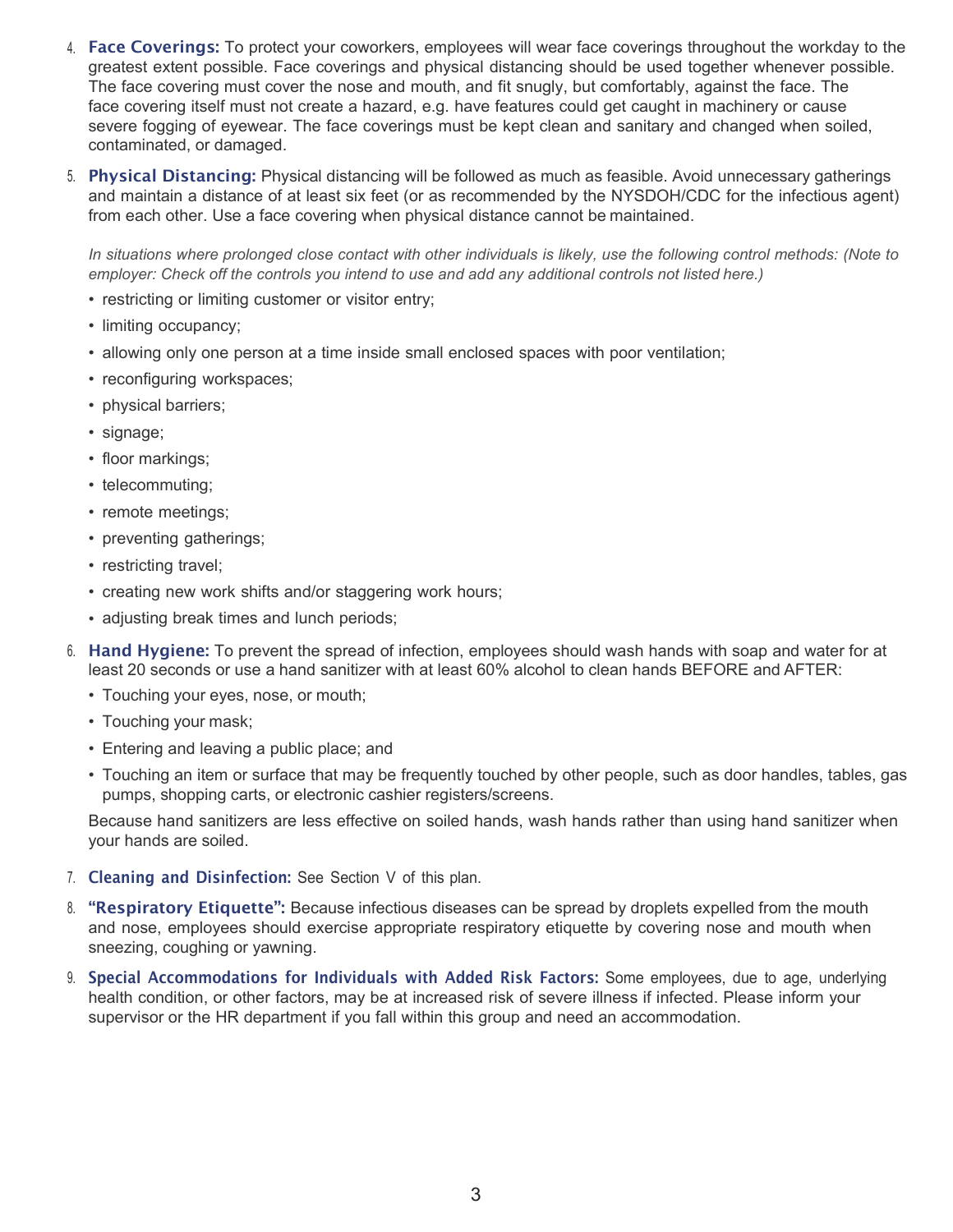### B. ADVANCED CONTROLS DURING AN OUTBREAK

For activities where the Minimum Controls alone will not provide sufficient protection for employees, additional controls from the following hierarchy may be necessary. Employers should determine if the following are necessary:

- 1. Elimination: Employers should consider the temporary suspension or elimination of risky activities where adequate controls could not provide sufficient protection for employees.
- 2. Engineering Controls: Employers should consider appropriate controls to contain and/or remove the infectious agent, prevent the agent from being spread, or isolate the worker from the infectious agent. Examples of engineering controls include:
	- i. Mechanical Ventilation such as local exhaust ventilation (local duct).
	- ii. General Ventilation, for example:
		- Increasing the percentage of fresh air introduced into air handling systems;
		- Avoiding air recirculation;
		- Using higher-efficiency air filters in the air handling system (e.g. filters with a Minimum Efficiency Reporting Value or MERV rating of 13 or higher); and
		- Air purifiers.
	- iii. Natural Ventilation, for example:
		- Opening outside windows and doors to create natural ventilation; and
		- Opening windows on one side of the room to let fresh air in and installing window exhaust fans on the opposite side of the room so that they exhaust air outdoors. (Note: This method is appropriate only if air will not blow from one person to another.)
	- iv. Automatic disinfection systems such as ultraviolet light disinfection systems.
	- v. Install cleanable barriers such as partitions and clear plastic sneeze/cough guards.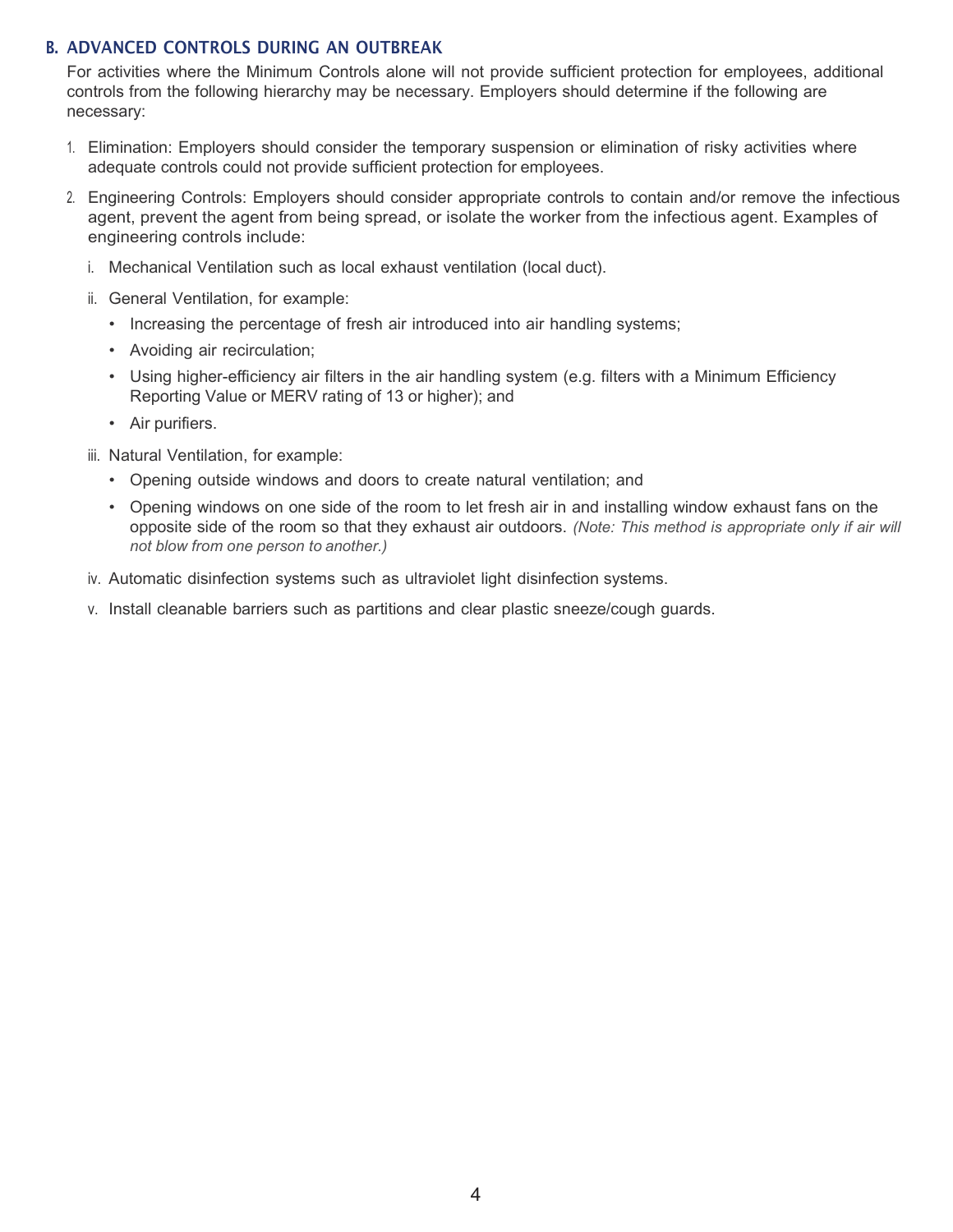Subject to changes based on operations and circumstances surrounding the infectious disease, engineering controls that are anticipated to be used are listed in the following table:

#### Engineering Controls Utilized/Location:

#### Physical Distancing

- Lay out changed (where physically possible) to avoid employee congregation/office spaces, common areas.
- Increase facility ventilation rates to ensure maximum fresh air circulation/facility.
- Installation of cleanable barrier(s) where physical distancing cannot be maintained/offices, Reception areas.

#### Hand hygiene

- Employees should clean hands often by washing hands with soap and water for 20 seconds. If soap and water are not available and hands are not visibly dirty, an alcohol-based hand sanitizer that contains at least 60% alcohol may be used. However, if hands are visibly dirty, always wash hands with soap and water.
- Employees should follow normal preventive actions while at work and home including recommended hand hygiene and avoiding touching eyes, nose or mouth with unwashed hands.

#### Cleaning and Disinfection

- Cleaning with products containing soap or detergent reduces germs on surfaces by removing contaminants and decreases risk of infection from surfaces.
	- Clean and disinfect high-touch surfaces in work areas (e.g. keyboards, desks, tables, hard-backed chairs, doorknobs, light switches, remotes, handles, desks, toilets, sinks) after shift change, during employee hand off or more routinely to ensure a clean and disinfected work area.
- Using outside vendors to conduct cleaning once a day to sufficiently remove virus and germs that may be on surfaces and help maintain a healthy facility.
	- Vendors will conduct housekeeping activities during "off" hours to reduce workers' exposures to the infectious agent.
- Disinfecting (using U.S. Environmental Protection Agency (EPA)'s List N) to kill any remaining germs on surfaces, which further reduces any risk of spreading infection.

#### Ventilation with in facilities and office buildings

Utilization of high efficiency filters where possible in facility HVAC systems.

Note to Employer: One of the best ways to reduce exposure to infectious agents is to improve ventilation. The aim is to deliver more "clean air" into an occupied area and exhaust the contaminated air to a safe location. In some cases, the air may have to be filtered before it enters the work area and/or before it is exhausted. Direct the contaminated air away from other individuals and from the building's fresh air intake ports. Consult your ventilation system's manufacturer or service company to determine if improvements are possible for your system.

- 3. "Administrative Controls" are policies and work rules used to prevent exposure. Examples include:
	- Increasing the space between workers;
	- Disinfecting procedures for specific operations;
	- Not shaking out soiled laundry;
	- Employee training;
	- Identify and prioritize job functions that are essential for continuous operations;
	- Cross-train employees to ensure critical operations can continue during worker absence;
	- Limit the use of shared work stations;
	- Post signs reminding employees of respiratory etiquette, masks, hand hygiene;
	- Rearrange traffic flow to allow for one-way walking paths;
	- Provide clearly designated entrance and exits;
	- Provide additional short breaks for handwashing and cleaning;
	- Establishing pods or cohorts working on same shift;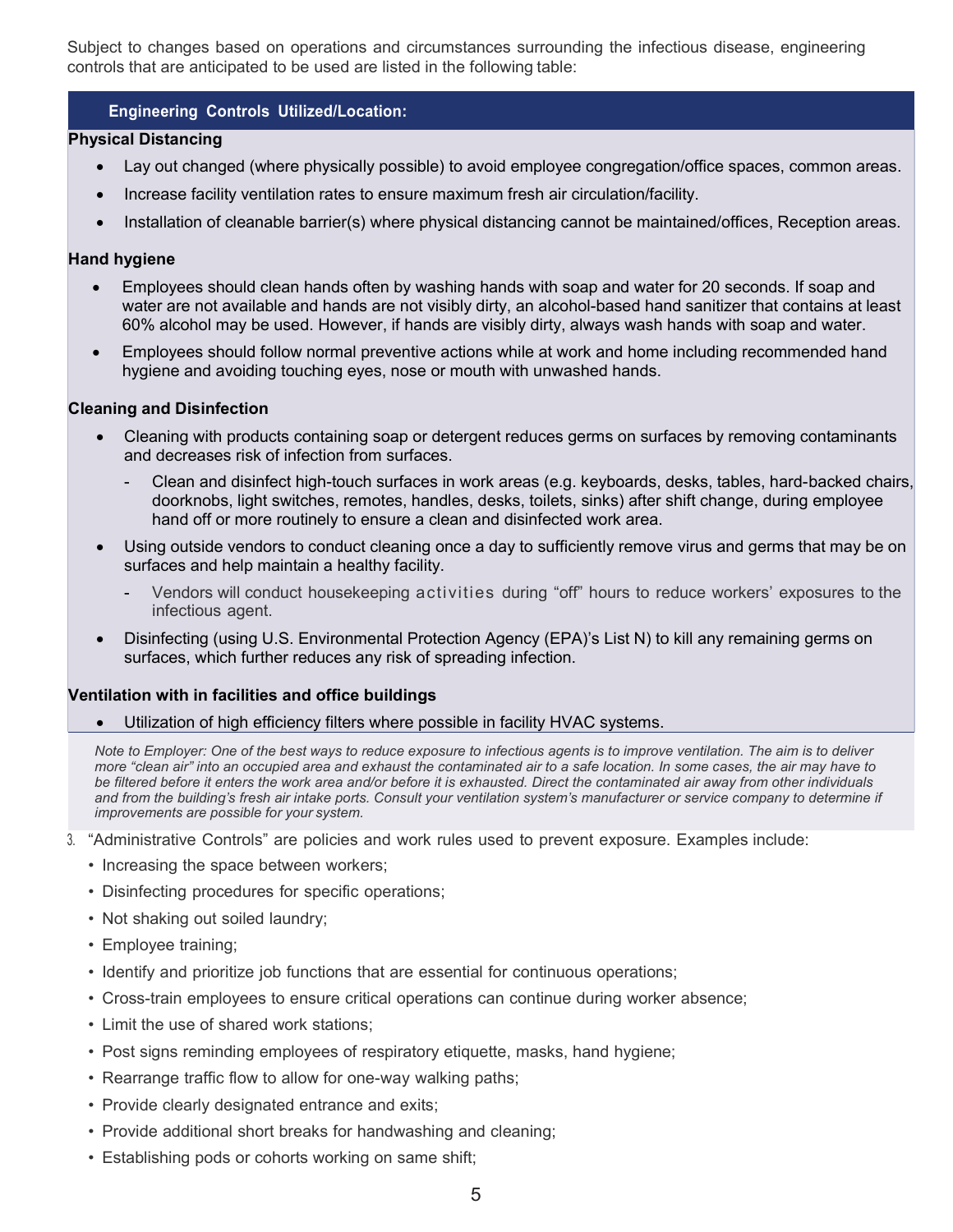Subject to changes based on operations and circumstances surrounding the infectious disease, the following specific administrative controls are anticipated to be used:

#### Administrative Controls Utilized/Location:

#### Facility/ Office Management:

- One-way floor traffic markings/offices, common areas.
- Limit access to common areas and restrooms.
- Discourage sharing of personal items.
- Continued access to hand hygiene supplies.
- CDC COVID specific compliant signage is posted in all workplaces
- Larger group meetings (more than 10 attendees) must be conducted at locations that can accommodate physical distancing requirements (six-feet diameter/ 3-feet radius) and masks must be worn by all attendees.
- 4. 10. Personal Protective Equipment (PPE) are devices like eye protection, face shields, respirators, and gloves that protect the wearer from infection. PPE will be provided, used and maintained in a sanitary and reliable condition at no cost to the employee. The PPE provided to an employee will be based on a hazard assessment for the workplace. The following PPE that are anticipated to be used are in the following table:

#### PPE Required - Activity Involved/Location:

Facemasks (procedure masks and cloth face masks) provided by AMR are FDA-cleared, authorized by an FDA Emergency Use Authorization, or otherwise offered or distributed as described in an FDA enforcement policy.

Additionally, AMR provides employees with enough facemasks, which must be changed at least once a day, whenever they are soiled or damaged, and more frequently as necessary.

<sup>1</sup>The use of respiratory protection, e.g. an N95 filtering facepiece respirator, requires compliance with the OSHA Respiratory Protection Standard 29 CFR 1910.134 or temporary respiratory protection requirements OSHA allows for during the infectious disease outbreak.

<sup>2</sup>Respirators with exhalation valves will release exhaled droplets from the respirators. Respirators are designed to protect the wearer. Surgical masks and face coverings, which are not respirators, are designed to protect others, not the wearer.

#### C. EXPOSURE CONTROL READINESS, MAINTENANCE AND STORAGE:

The controls we have selected will be obtained, properly stored, and maintained so that they are ready for immediate use in the event of an infectious disease outbreak and any applicable expiration dates will be properly considered.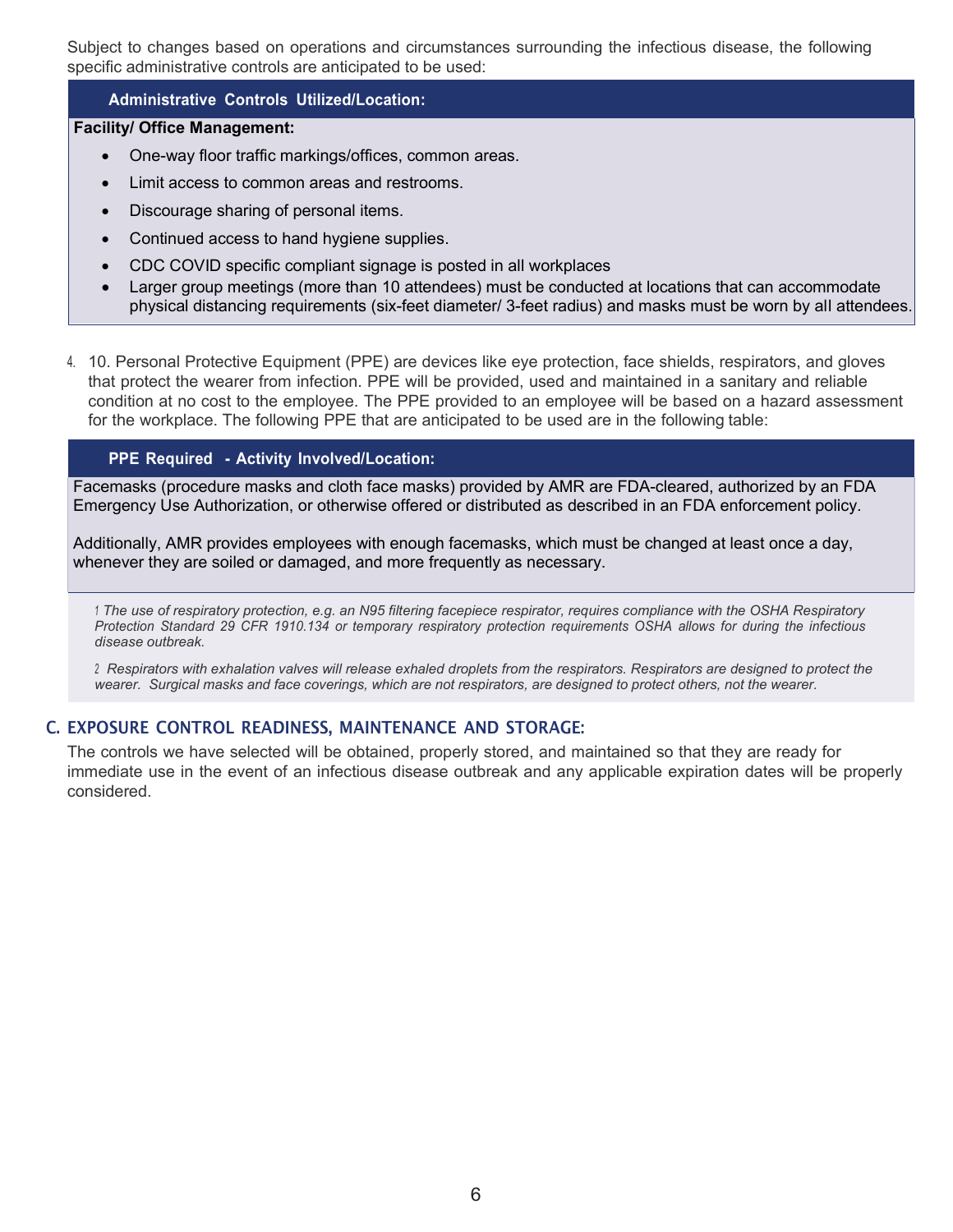## III. HOUSEKEEPING DURING A DESIGNATED OUTBREAK

#### A. Disinfection Methods and Schedules

Objects that are touched repeatedly by multiple individuals, such as door handles, light switches, control buttons/levers, dials, levers, water faucet handles, computers, phones, or handrails must be cleaned frequently with an appropriate disinfectant. Surfaces that are handled less often, or by fewer individuals, may require less frequent disinfection.

The disinfection methods and schedules selected are based on specific workplace conditions.

The New York State Department of Environmental Conservation (NYSDEC)and the Environmental Protection Agency (EPA) have compiled lists of approved disinfectants that are effective against many infectious agents (see dec.ny.gov and epa.gov/pesticide-registration/selected-epa-registered-disinfectants). Select disinfectants based on NYSDOH and CDC guidance and follow manufacturer guidance for methods, dilution, use, and contact time.

B. Adjustments to Normal Housekeeping Procedures

Normal housekeeping duties and schedules should continue to be followed during an infectious disease outbreak, to the extent practicable and appropriate consistent with NYSDOH and/or CDC guidance in effect at the time. However, routine procedures may need to be adjusted and additional cleaning and disinfecting may be required.

Housekeeping staff may be at increased risk because they may be cleaning many potentially contaminated surfaces. Some housekeeping activities, like dry sweeping, vacuuming, and dusting, can resuspend into the air particles that are contaminated with the infectious agent. For that reason, alternative methods and/or increased levels of protection may be needed.

Rather than dusting, for example, the CDC recommends cleaning surfaces with soap and water before disinfecting them. Conducting housekeeping during "off" hours may also reduce other workers' exposures to the infectious agent. Best practice dictates that housekeepers should wear respiratory protection. See cdc.gov for more guidance.

- C. If an employee develops symptoms of the infectious disease at work, it is ideal to isolate the area in accordance with guidance issued by NYSDOH or the CDC, before cleaning and disinfecting the sick employee's work area. This delay will allow contaminated droplets to settle out of the air and the space to be ventilated.
- D. As feasible, liners should be used in trash containers. Empty the containers often enough to prevent overfilling. Do not forcefully squeeze the air out of the trash bags before tying them closed. Trash containers may contain soiled tissue or face coverings.

## IV. INFECTION RESPONSE DURING A DESIGNATED OUTBREAK

If an actual, or suspected, infectious disease case occurs at work, take the following actions:

- Instruct the sick individual to wear a face covering and leave the worksite and follow NYSDOH/CDC guidance.
- Follow local and state authority guidance to inform impacted individuals.

## V. TRAINING AND INFORMATION DURING A DESIGNATED OUTBREAK

A. American Medical Response (AMR) New York Operations will verbally inform all employees of the existence and location of this Plan, the circumstances it can be activated, the infectious disease standard, employer policies, and employee rights under the HERO Act. (Note: training need not be provided to the following individuals: any individuals working for staffing agencies, contractors or subcontractors on behalf of the employer at any individual work site, as well as any individual delivering goods or transporting people at, to or from the work site on behalf of the employer, where delivery or transport is conducted by an individual or entity that would otherwise be deemed an employer under this chapter)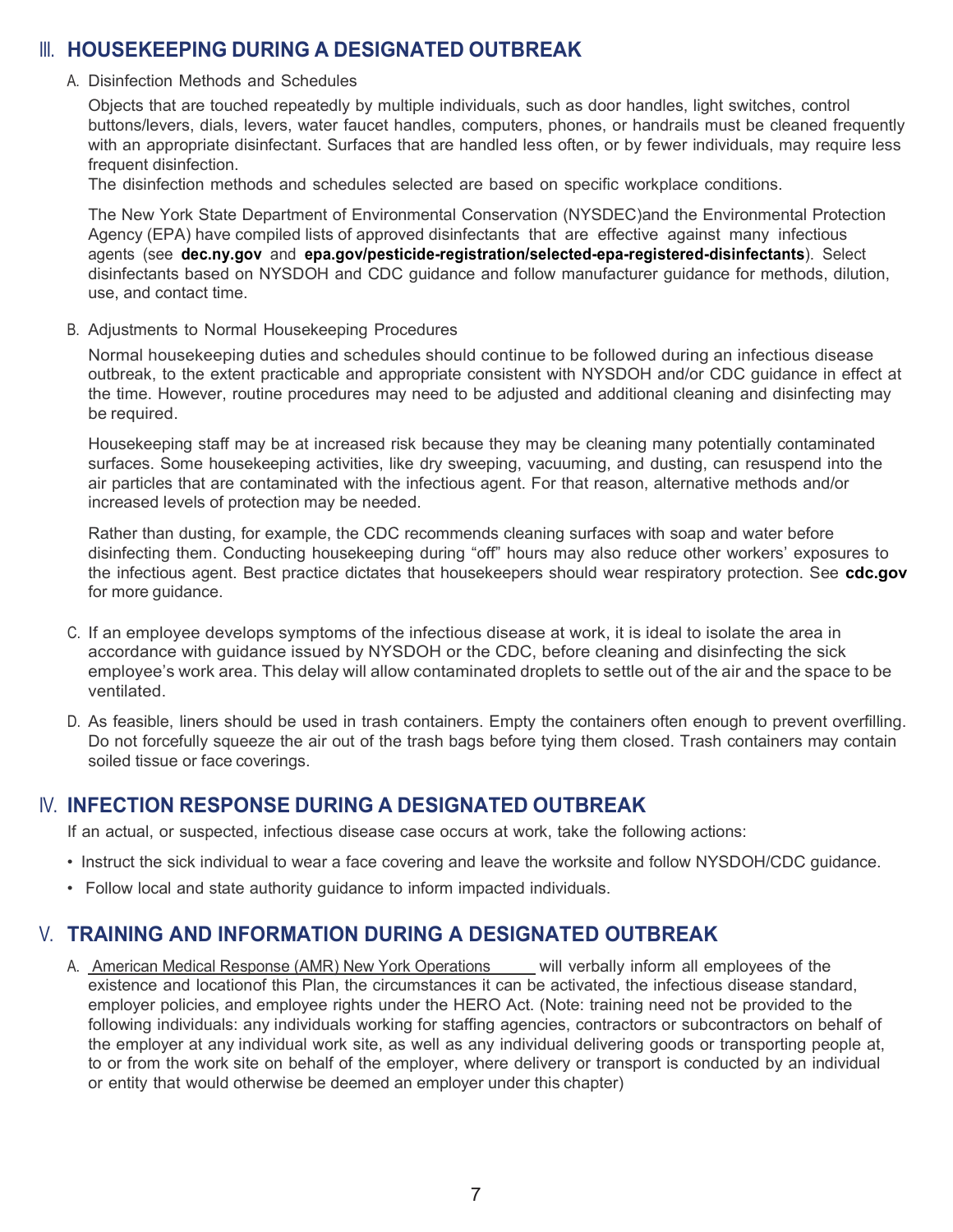- B. When this plan is activated, all personnel will receive training which will cover all elements of this plan and the following topics:
	- 1. The infectious agent and the disease(s) it can cause;
	- 2. The signs and symptoms of the disease;
	- 3. How the disease can be spread;
	- 4. An explanation of this Exposure Prevention Plan;
	- 5. The activities and locations at our worksite that may involve exposure to the infectious agent;
	- 6. The use and limitations of exposure controls
	- 7. A review of the standard, including employee rights provided under Labor Law, Section 218-B.

#### Pertaining to points 1-3 of the plan's Training section:

In 2020 via the company's Learning Management System (LMS), AMR employees within New York Operations have completed training covering:

- 1. The infectious agent and the disease(s) it can cause;
- 2. The signs and symptoms of the disease;
- 3. How the disease can be spread.
- C. The training will be
	- 1. Provided at no cost to employees and take place during working hours. If training during normal work hours is not possible, employees will be compensated for the training time (with pay or time off);
	- 2. Appropriate in content and vocabulary to your educational level, literacy, and preferred language; and
	- 3. Verbally provided in person or through telephonic, electronic, or other means.

## VI. PLAN EVALUATIONS DURING A DESIGNATED OUTBREAK

The employer will review and revise the plan periodically, upon activation of the plan, and as often as needed to keep up-to-date with current requirements. Document the plan revisions below:

#### Plan Revision History

This plan applies to all AMR New York Operation employees whose duties fall outside of the Federal OSHA COVID Emergency Temporary Standard as defined by the New York State HERO Act.

Plan reviewed by: Tom Baldwin, Vice President of Safety

Plan activated on: September 20, 2021.

Annual review of the plan: September 2022.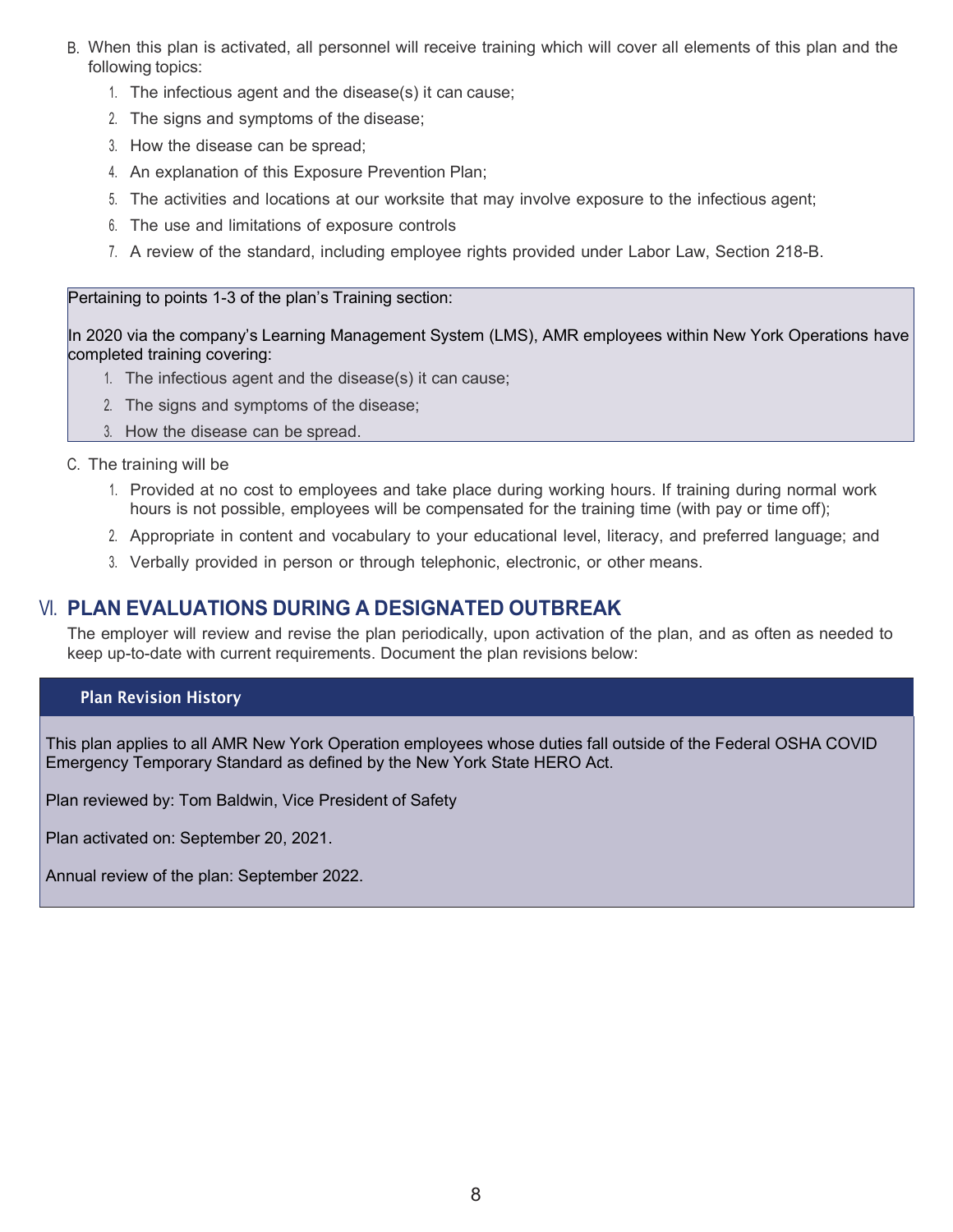## VII. RETALIATION PROTECTIONS AND REPORTING OF ANY VIOLATIONS

No employer, or his or her agent, or person, , acting as or on behalf of a hiring entity, or the officer or agent of any entity, business, corporation, partnership, or limited liability company, shall discriminate, threaten, retaliate against, or take adverse action against any employee for exercising their rights under this plan, including reporting conduct the employee reasonably believes in good faith violates the plan or airborne infectious disease concerns to their employer, government agencies or officials or for refusing to work where an employee reasonably believes in good faith that such work exposes him or her, other workers, or the public to an unreasonable risk of exposure, provided the employee, another employee, or representative has notified the employer verbally or in writing, including electronic communication, of the inconsistent working conditions and the employer's failure to cure or if the employer knew or should have known of the consistent working conditions.

Notification of a violation by an employee may be made verbally or in writing, and without limitation to format including electronic communications. To the extent that communications between the employer and employee regarding a potential risk of exposure are in writing, they shall be maintained by the employer for two years after the conclusion of the designation of a high-risk disease from the Commissioner of Health, or two years after the conclusion of the Governor's emergency declaration of a high-risk disease. Employer should include contact information to report violations of this plan and retaliation during regular business hours and for weekends/other non-regular business hours when employees may be working.